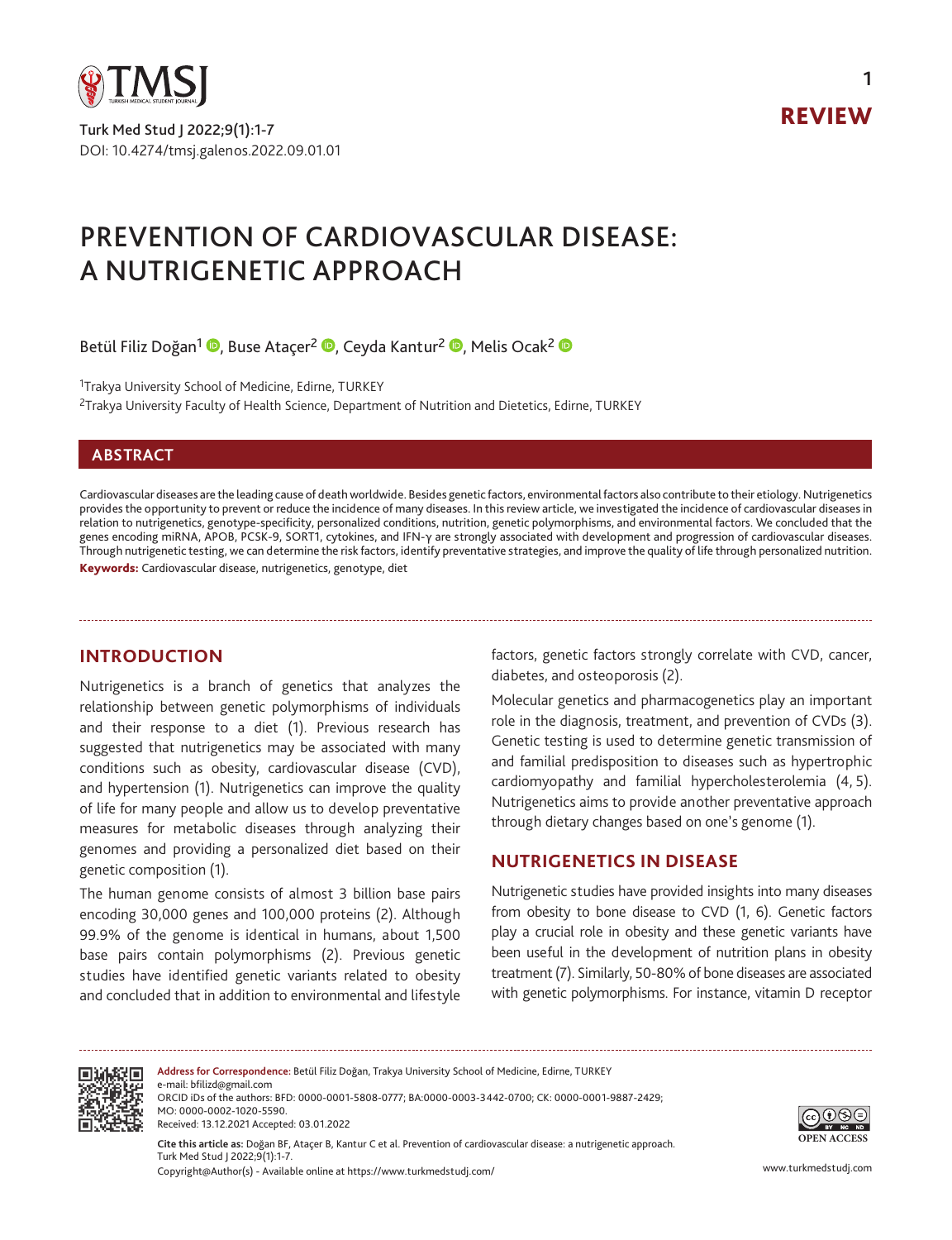polymorphisms are important in mineral density, calcium, and vitamin D supplementation, while vitamin B and K polymorphisms are not as critically associated (6). Genes related to sodium metabolism have shown that the amount of salt in the diet is associated with hypertension (8).

## **Cardiovascular Diseases**

Cardiovascular diseases are the leading cause of mortality and disability worldwide but can be preventable through lifestyle and dietary changes (9). Genes interact with nutrients to influence cardiovascular regeneration or repair (10). Polymorphisms in certain genes can predispose individuals to myocardial infarction (MI) and stroke, as well as hypertension, diabetes, and inflammation (11). The genetic risk factors of CVDs are not yet fully determined (12, 13). However, it has been observed that individuals with the E4 allele in the *apolipoprotein E* gene have higher levels of low-density lipoprotein (LDL) in fat intake when compared to other individuals (14). Obesity, sedentary lifestyle, and hyperinsulinemia may also contribute to the risk of CVDs (11).

#### **Hypertension**

Hypertension is one of the most prevalent risk factors for CVDs and its treatment has been shown to reduce the incidence of CVDs (15). In particular, the Framingham Heart Study showed a clear relationship between hypertension and the risk of CVDs (15). Its prevalence increases with increasing age such that prevalence is 7.3% in adults aged 18-39 years, 32.2% in adults aged 40-59 years, and 64.9% in adults aged 60 years and over (16).

There are many mechanisms by which hypertension causes atherosclerosis. An increase in blood pressure can cause an increase in vascular stress (14). Especially in areas of nonlaminar flow, there is evidence that increased radial forces cause changes in the endothelial layer that make it more susceptible to movement of LDL into the subendothelium as well as making it easier for monocyte attachment (17). Another contributing mechanism is increased oxidative stress. In hypertension, nicotinamide adenine dinucleotide phosphate-oxidase, xanthine oxidase, and cyclo-oxygenase enzyme systems are activated, and the detoxifying enzyme superoxide dismutase is decreased, resulting in increased availability of superoxide anions, which reduces the availability of nitric oxide and generates pro-inflammatory radicals (18).

#### **Smoking**

A 2005 INTERHEART study examined the risk factors for heart disease, such as smoking and second-hand smoke, as a prospective case-control study in 52 different countries (19). The INTERHEART study showed that the risk of acute MI increased approximately threefold in smokers and was directly proportional to the number of cigarettes smoked (19).

Smoking increases the risk for atherosclerosis and CVDs through inhibition of nitric oxide production (20). Decreased nitric oxide production impairs vasoconstriction and vasodilation due to endothelial dysfunction and causes LDL oxidation, which is an important factor in the development of atherosclerosis (20). Endothelial damage induces adhesion of monocytes and increases the recruitment and migration of monocytes into the subendothelial space, which further advances atherosclerosis (20). In addition to its role in the development of atherosclerotic plaque, it has been shown that smoking increases fibrinogen levels, which increases thrombosis and therefore may cause subsequent clot formation in the ruptured plaque, which causes acute MI (20).

#### **Obesity**

Thirty nine percent of the world's adult population was overweight and 13% were obese in 2016 (21). Obesity may play a role in the formation and progression of adiposity and other metabolic diseases by affecting energy balance and body weight regulation (21).

There is evidence that obesity triggers atherosclerosis (22). Obesity is an inflammatory disease because adipose tissue is a source of proinflammatory adipokines such as tumor necrosis factor alpha, interleukins, monocyte chemoattractant protein-1, resistin, and leptin. These adipokines have effects such as stimulating vascular reactivity, stimulating inflammation, and even coagulation (22). Therefore, obesity is both a risk factor and a risk marker for CVDs, and its increase over the past 20 years makes it an important target for intervention (11).

Having a sedentary lifestyle increases the risk of CVDs (23, 24). One study considered that decreasing lipoprotein lipase activity during sitting resulted in less catabolism of triglycerides and increased plasma triglyceride levels (23). A sedentary lifestyle also decreases endothelial nitric oxide expression caused by low blood flow in the limbs with prolonged sitting (24).

## **ROLE OF GENETICS**

## **Role of MicroRNAs in CVDs**

MicroRNAs (miRNAs) are part of the non-coding RNA family, which are associated with gene expression and intercellular communication (25). They play a key role in pathogenicity in many diseases such as MI, inflammation, hypertrophy, and atherosclerosis (26). miRNAs in the cardiovascular system control the functions of muscle cells and vascular endothelial cells, and abnormal expressions of these miRNAs are associated with cardiac dysfunction (27-29).

Previous studies demonstrated that miRNA expression in damaged tissues in patients with CVDs is irregular (27, 30).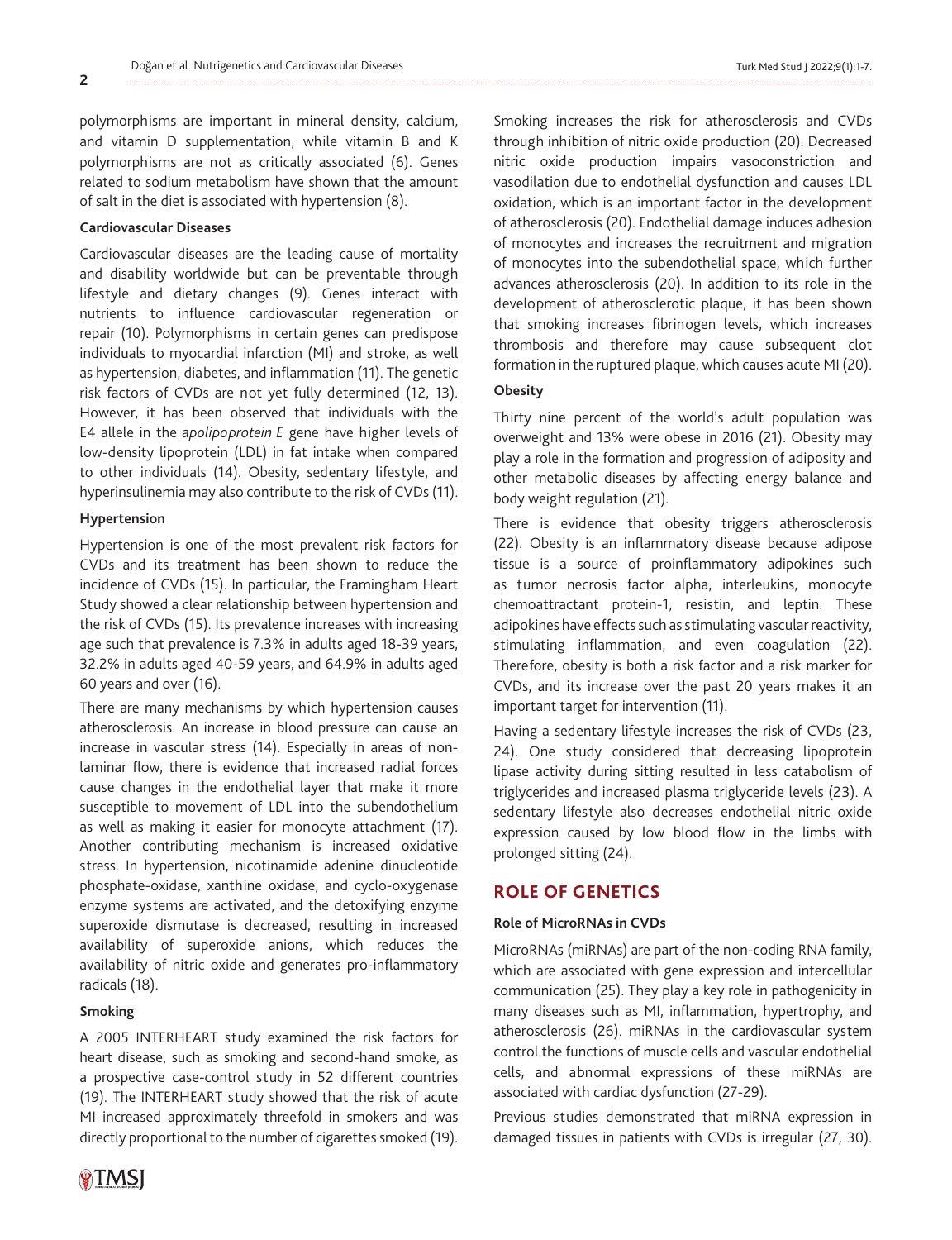In an experiment in mice, severe developmental defects in the heart and blood vessels demonstrated the importance of miRNAs in heart biology through tissue-specific erasure of genes such as Drosha, DGCR8, Argonaute RISC Catalytic Component 2, or Dicer, which are essential for miRNA biogenesis (23). miRNAs became the new biomarker for the diagnosis of CVDs (31).

#### **Use of Molecular Genetics in the Diagnosis of CVDs**

Genetic tests are used to determine the underlying causes of CVDs (32). To better interpret genetic test results in terms of CVD risk, the patient should be evaluated comprehensively (33). Hereditary features of CVDs are of varying degrees. Although most CVD-associated polymorphisms are polygenic, they can also be monogenic. When monogenic CVD markers are not recognized and treated accordingly, they can lead to serious illness, disability, and even death. Familial hypercholesterolemia is a widespread monogenic disease caused by mutations in the LDL receptor, *apolipoprotein B (APOB)*, and *proprotein convertase subtilisin/kexin type 9* genes with a frequency of 1/200 (32). Another common familial CVD caused by mutations in approximately 11 genes that encode sarcomere proteins is hypertrophic cardiomyopathy (32).

Our knowledge of CVD risk factors and the genetic background of many non-infectious diseases has increased through Genome with Association Studies (GWAS). GWAS identified that the single nucleotide polymorphisms (SNPs) that are associated strongest with CVDs are located in the p21.3 region of chromosome 9 in humans (32, 34). Another gene identified by GWAS is Sortilin (SORT 1) (32). The most important signals indicating the risk of LDL cholesterol causing CVDs are the *SORT1* gene, which also plays a role in determining plasma cholesterol levels, and the *CELSR2/ PSRC1/SORT1* gene set (32). Although research on SORT1 supported its impact on plasma cholesterol levels and identified it as a risk factor in creating MI, its effects are quite complex and still controversial (35).

There is also a complex relationship between dietary habits and gene expression. Studies show that SNPs in nutrigenetics are associated with plasma lipid rates of nutrients consumed. The relationship of homocysteine with folate intake is thought to be a risk factor for MI and stroke (32). Also, it has been determined that homocysteine concentration is high and methylenetetrahydrofolate reductase polymorphism is more pervasive in regions with low folate intake (36).

#### **Association of Extracellular Vesicles with CVDs**

Membranous structures that carry bioactive substances, such as macronutrients, messenger RNA, and miRNA, are called

extracellular vesicles (EVs). Key sources of these vesicles in the heart are endothelial cells, cardiomyocytes, macrophages, and fibroblasts (37). EVs have an important role in the signaling and function of their target organs. Moreover, EV molecules are helpful for transferrin's protective role in cardiomyocytes (38). EVs enriched with miRNA-30a are released from cardiomyocytes in response to hypoxia-inducible factor1α to protect the myocardium from damage during hypoxia (39). EVs produced in cardiomyocytes express exclusive cellular markers such as flotillin-1 and caveolin 3, as well as sarcomeric and mitochondrial proteins such as myomycin, cardiac-type myosin binding protein C, and tropomyosin (40).

EVs release their cargo to target cells by budding from the plasma membranes (41). With the stimulation of the calciumdependent mechanism in the plasma membrane, substances inside the EV are poured into the extracellular area (42). Calcium ion affects enzymes such as gelsolin and calpain, which are involved in the disintegration of the cytoskeleton and cause an easy release of microvesicles (37).

Hsa-miRNA-208a was identified as one of the specific miRNAs carried by EVs which increased in blood after MI (43). This research suggested that miRNAs could be useful in the diagnosis of MI and circulating RNAs could be useful biomarkers in the diagnosis of CVDs (43). EVs also protect the heart against MI and arrhythmias (37). Due to the aforementioned features of EVs, they have been proposed to be used as a new diagnostic tool in preventing CVDs (35).

#### **The Effect of the Calcium-Calmodulin Mechanism on CVDs**

Intracellular calcium, which plays a key role as a second messenger in heart contraction, and the accompanying calmodulin (CaM) protein are major signaling mechanisms (44). With each heartbeat, calcium is released and then taken back into the cell, and CaM plays a role in the excitationcontraction mechanism (44, 45). CaM is a highly preserved protein that can interact with about 300 different proteins other than calcium (46). CaM binds four calcium molecules and is involved in the regulation of calcium channels (45). CaM is also important in regulating cellular events such as infection, cell death, cell growth, and immunity (44).

Calmodulin-related genes are present in chromosomes 2, 14, and 19 and encode isoforms of CaM which differ at a single nucleotide level (44). To understand the genetics of MI predisposition, it is necessary to identify the polymorphisms formed in the CaM mechanism (44). These polymorphisms have been associated with serious diseases of the heart such as ventricular fibrillation, catecholaminergic polymorphic ventricular tachycardia, and diseases with different pathologies such as osteoarthritis and adolescent idiopathic scoliosis (44, 47-49).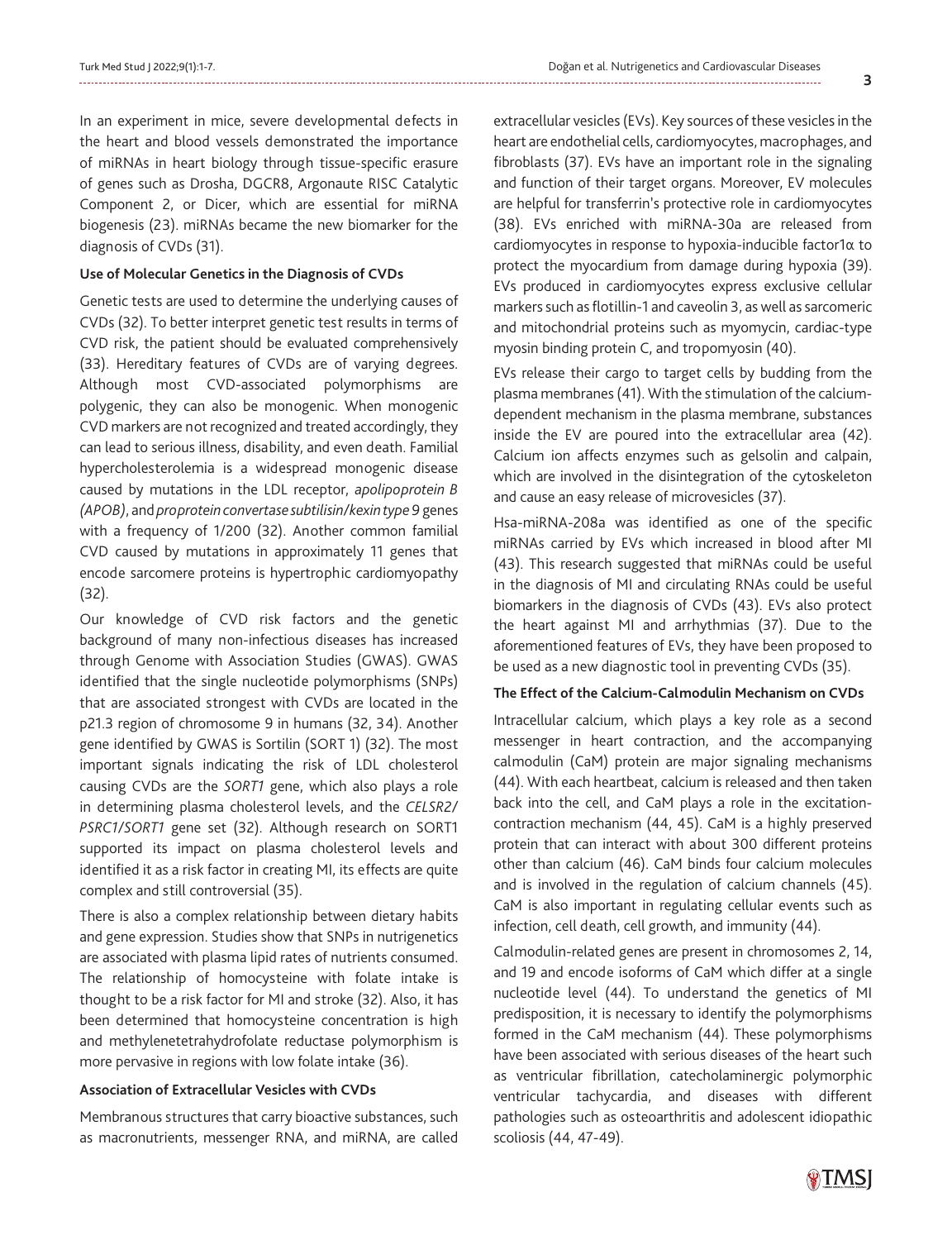**4**

It has been reported that polymorphism 34T>A in chromosome 19 affecting the CALM3 transcript is more common in patients with familial hypertrophic cardiomyopathy (FHC) and may therefore be a gene that affects FHC (50). As we learn more about the transcriptional mechanism of the excitation-contraction mechanisms in the heart, we can conclude that genetic factors contribute to the predisposition of individuals to disease CVDs (44).

## **Role of Cytokines in the Formation of Atherosclerosis**

As aforementioned, atherosclerosis is an inflammatory disorder that has a role in the formation of CVDs (10). The atherosclerotic plaque formation causes the vascular lumen to narrow, while the rupture of this plaque causes the vascular lumen to become blocked completely through thrombus formation (51). Such vascular obstruction can lead to MI (10). The severity of atherosclerosis was found to be related to cytokine genes in studies conducted with patients recovering from MI (52, 53). Cytokines regulate the expression of inflammatory molecules that can cause atherosclerotic plaque rupture, so it has been recommended to use inflammatory cytokine levels to track the clinical course of CVDs (54).

Interferon-gamma (IFN-γ), a proinflammatory cytokine, is secreted from macrophages and is associated with the formation of atherosclerosis. IFN-γ stimulates the production of chemokines and cytotoxic molecules from macrophages, and its expression increases in atherosclerosis (10, 55). In the early stages, IFN-γ supports the development of atherosclerosis by stimulating the secretion of adhesion molecules from the endothelium. In the late stages, IFN-γ works to separate atherosclerotic plaques by speeding up apoptosis and extracellular degeneration of macrophages (10, 56).

Countless SNPs have been found in the *IFN-γ* gene localized at 12q24 (10). One example is the IFN-γ +874 T/A (rs2430561) polymorphism, which affects the formation and development of atherosclerotic plaques, and can therefore be used as a biomarker candidate for early MI detection (10).

## **TARGETED THERAPIES**

## **Preventative Medicine and Genetics**

Health is defined as a state of complete physical, mental, and social well-being (57). Preventive medicine interventions are medical evaluations that reduce the risk of disease and provide early detection and treatment (57). Through genetic diagnostic tests and nutrigenetics, risk factors that may induce diseases can be identified, and preventative measures can be taken with nutrition and lifestyle changes (58). The goals of nutrigenetics include effective individual dietary

strategies to improve quality of life, prevent diseases, and promote wellness (59).

## **Individualized Nutrition**

Both genetic and environmental factors contribute to development of CVDs, and nutrition has special importance in CVDs. Nutritional interventions that are personalized according to the individual's genetic background may present a new diet-based approach to treat CVDs and improve health outcomes (1). Studies have shown that genetics can be used to identify individuals who are most likely to lose weight, but these findings should be further investigated before wide use (60).

Historically, nutrition interventions were focused on the relationship between nutrient deficiencies and disease but with new studies, there is a potential to improve chronic metabolic disorders through nutrition (61-64). Through nutrigenetics, it is possible to understand the effects of dietary response and nutritional elements on gene expression based on genetic variations (65). However, despite recent advances in nutrigenetics, there are not enough studies about personalized nutrition. Moreover, the cost of genetic testing poses a great challenge to the widespread use of personalized nutrition (63).

# **Nutrigenetics in Controlling Inflammation and Cardiovascular Risk Factors**

Inflammation underlies a wide spectrum of diseases from CVDs to psychiatric disorders (66). There is evidence that genetic variation can predispose one to increased inflammation and can increase the likelihood of disease development through interactions with environmental factors such as diet (67). The Mediterranean diet is suggested for reducing inflammation and reversing inflammatory diseases (68).

#### **Nutrigenetics and the Response to the Mediterranean Diet**

As the world population ages, the prevalence of CVDs is also increasing (69). Along with medical treatment, lifestyle changes are also very important in the treatment process (70, 71). Research shows that a diet rich in plant sterols is important in maintaining good health (72).

Previous studies have shown that the Mediterranean diet protects the heart and overall health (73). The traditional Mediterranean diet is characterized by a large consumption of fruits and vegetables, unrefined grains, nuts, fish, legumes, olive oil, moderate consumption of wine, preferably with main meals, and low intake of dairy products and meat (74). The protective effects of the Mediterranean diet are revealed by dietary fiber, unsaturated fatty acids, antioxidants, and bioactive components (75). To get the best results from the Mediterranean diet; cultural, genetic, and socioeconomic factors should be considered (74).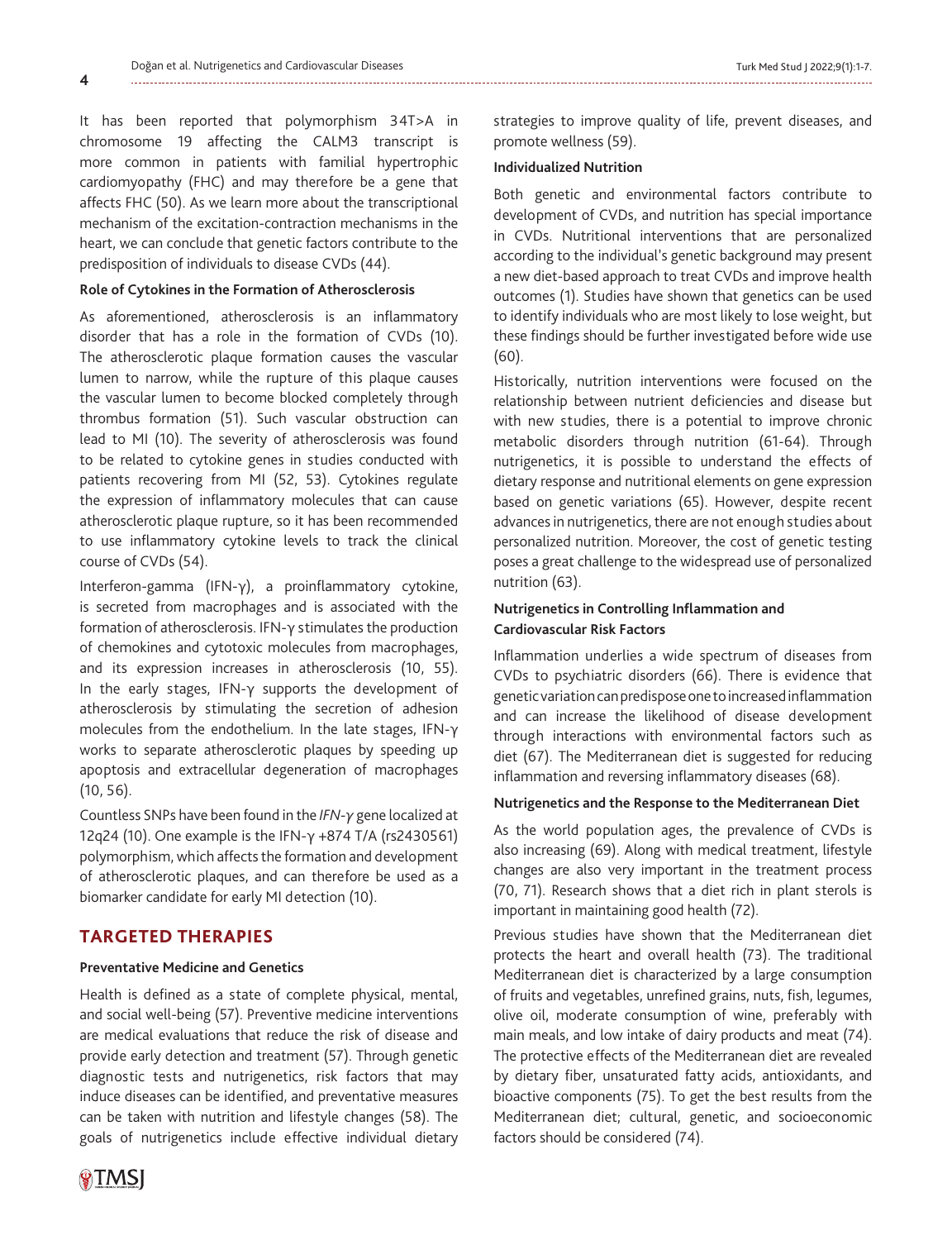#### **Nutrigenetics Challenges**

For nutrigenetics to be useful as a public health tool, there is a great need to use statistical and bioinformatics tools to examine the combined effects of multiple gene variants on health outcomes (76). While personalized nutrition based on genetics has great potential, there are many challenges in translating scientific advances into successful strategies for managing dietary intake and dietary health outcomes. These challenges include translating research results into practice, public perception and the likelihood of acceptance, issues of privacy and ethics, commercialization, and the level of evidence needed to enable a beneficial transition from traditional approaches (77).

# **CONCLUSION**

In this review, we explored preventative approaches to CVDs through nutrigenetics. Many genetic variants related to obesity and CVDs have been previously described. In our review, we concluded that genes encoding miRNA, APOB, PCSK-9, SORT1, cytokines, and IFN-γ are strongly associated with CVDs the development and progression of CVDs. Mutations in these genes can cause serious morbidity and mortality. Therefore, genetic testing should be widely implemented, and familial predispositions should be considered when assessing an individual's health plan. With the help of nutrigenetics, we can determine the risk factors, identify preventative strategies, and improve the quality of life through personalized nutrition.

#### **Ethics Committee Approval:** N/A

## **Informed Consent:** N/A

**Conflict of Interest:** The authors declared no conflict of interest.

**Author Contributions:** Concept: B.F.D., B.A., C.K., M.O., Design: B.F.D., B.A., C.K., M.O., Supervision: B.F.D., B.A., C.K., M.O., Resources: B.F.D., B.A., C.K., M.O., Materials: B.F.D., B.A., C.K., M.O., Data Collection and/or Processing: B.F.D., B.A., C.K., M.O., Analysis and/or Interpretation: B.F.D., B.A., C.K., M.O., Literature Search: B.F.D., B.A., C.K., M.O., Writing Manuscript: B.F.D., B.A., C.K., M.O., Critical Review: B.F.D., B.A., C.K., M.O.

**Financial Disclosure:** The authors declared that this study received no financial support.

## **REFERENCES**

- 1. Barrea L, Annunziata G, Bordoni L et al. Nutrigenetics-personalized nutrition in obesity and cardiovascular diseases. Int J Obes Suppl 2020;10:1-13. [\[Crossref\]](https://doi.org/10.1038/s41367-020-0014-4)
- 2. McSweeney PLH, McNamara JP, editors. Encyclopedia of dairy sciences. 3rd ed. Academic Press 2022;966-71. [\[Crossref\]](https://www.elsevier.com/books/encyclopedia-of-dairy-sciences/mcsweeney/978-0-12-818766-1)
- 3. Pérez-Castrillon JL, Ruiz-Mambrilla M, Riancho JA. Nutrigenetics of bone health. In: Caterina R, Martinez A, Kohlmeier M, editors. Principles of Nutrigenetics and Nutrigenomics. Elsevier; 2020.p.377-82. [\[Crossref\]](https://www.elsevier.com/books/principles-of-nutrigenetics-and-nutrigenomics/caterina/978-0-12-804572-5)
- 4. Krasi G, Precone V, Paolacci S et al. Genetics and pharmacogenetics in the diagnosis and therapy of cardiovascular diseases. Acta Biomed 2019 ;90(10-S):7-19. [[Crossref\]](https://doi.org/10.23750/abm.v90i10-S.8748)
- 5. Familial hypertrophic cardiomyopathy | Genetic and Rare Diseases Information Center (GARD) – an NCATS Program. Accessed February 6, 2022. https://rarediseases.info.nih.gov/diseases/7229/familialhypertrophic-cardiomyopathy [\[Crossref\]](https://rarediseases.info.nih.gov/diseases/7229/familial-hypertrophic-cardiomyopathy)
- 6. Genetic Testing for Familial Hypercholesterolemia | CDC. Published April 1, 2020. Accessed February 6, 2022. Available from: URL: https:// www. cdc.gov/genomics/disease/fh/testing\_FH.htm. [\[Crossref\]](https://www.cdc.gov/genomics/disease/fh/testing_FH.htm)
- 7. Goni L, Milagro FI, Cuervo M et al. Single-nucleotide polymorphisms and DNA methylation markers associated with central obesity and regulation of body weight. Nutr Rev 2014;72:673-90. [[Crossref\]](https://doi.org/10.1111/nure.12143)
- 8. Luft FC, Weinberger MH. Heterogeneous responses to changes in dietary salt intake: the salt-sensitivity paradigm. Am J Clin Nutr 1997;65(2 Suppl):612S-7S. [[Crossref\]](https://doi.org/10.1093/ajcn/65.2.612S)
- 9. Massaro M, Scoditti E, Calabriso N et al. Nutrients and gene expression in cardiovascular disease. In: Faintuch J, Faintuch S, editors. Precision Medicine for Investigators, Practitioners and Providers. Academic Press; 2020.p.469-81. [[Crossref\]](https://doi.org/10.1016/B978-0-12-804572-5.00062-8)
- 10. Akadam-Teker AB, Teker E, Daglar-Aday A et al. Interactive effects of interferon-gamma functional single nucleotid polymorphism (+874 T/A) with cardiovascular risk factors in coronary heart disease and early myocardial infarction risk. Mol Biol Rep 2020;47:8397-405. [\[Crossref\]](https://doi.org/10.1007/s11033-020-05877-7)
- 11. Teufel EJ. Risk factors for cardiovascular disease. In: Vasan RS, Sawyer DB, editors. Encyclopedia of Cardiovascular Research and Medicine. Elsevier; 2018. p.307-14. [\[Crossref\]](https://www.elsevier.com/books/encyclopedia-of-cardiovascular-research-and-medicine/sawyer/978-0-12-809657-4)
- 12. Lusis AJ. Atherosclerosis. Nature 2000;407:233-41. [[Crossref\]](https://doi.org/10.1038/35025203)
- 13. Corella D, Ordovas JM. Nutrigenomics in cardiovascular medicine. Circ Cardiovasc Genet 2009;2:637-51. [[Crossref\]](https://doi.org/10.1161/CIRCGENETICS.109.891366)
- 14. Chaudhary R, Likidlilid A, Peerapatdit T et al. Apolipoprotein E gene polymorphism: effects on plasma lipids and risk of type 2 diabetes and coronary artery disease. Cardiovasc Diabetol 2012;11:36. [[Crossref\]](https://doi.org/10.1186/1475-2840-11-36)
- 15. Franklin SS, Larson MG, Khan SA et al. Does the relation of blood pressure to coronary heart disease risk change with aging? The Framingham Heart Study. Circulation 2001;103:1245-9. [\[Crossref\]](https://doi.org/10.1161/01.cir.103.9.1245)
- 16. Yoon SS, Carroll MD, Fryar CD. Hypertension Prevalence and Control Among Adults: United States, 2011-2014. NCHS Data Brief 2015;(220): 1-8. [\[Crossref\]](https://www.cdc.gov/nchs/data/databriefs/db220.pdf)
- 17. Kwak BR, Bäck M, Bochaton-Piallat ML et al. Biomechanical factors in atherosclerosis: mechanisms and clinical implications. Eur Heart J 2014;35:3013-20. [\[Crossref\]](https://doi.org/10.1093/eurheartj/ehu353)
- 18. Zaheer M, Chrysostomou P, Papademetriou V. Hypertension and atherosclerosis: pathophysiology, mechanisms and benefits of BP control. In: Andreadis EA (ed.) Hypertension and Cardiovascular diseases; 2016. p.201-16. [[Crossref\]](https://link.springer.com/book/10.1007/978-3-319-39599-9)
- 19. Teo KK, Ounpuu S, Hawken S et al. Tobacco use and risk of myocardial infarction in 52 countries in the INTERHEART study: a case-control study. Lancet 2006;368:647-58. [\[Crossref\]](https://doi.org/10.1016/S0140-6736(06)69249-0)
- 20. Powell JT. Vascular damage from smoking: disease mechanisms at the arterial wall. Vasc Med 1998;3:21-8. [\[Crossref\]](https://doi.org/10.1177/1358836X9800300105)
- 21. World Health Organization. Obesity and overweight. 2018. Available from: URL: https://www.who.int/news-room/fact-sheets/detail/obesityandoverweight. [[Crossref\]](https://www.who.int/news-room/fact-sheets/detail/obesity-andoverweight)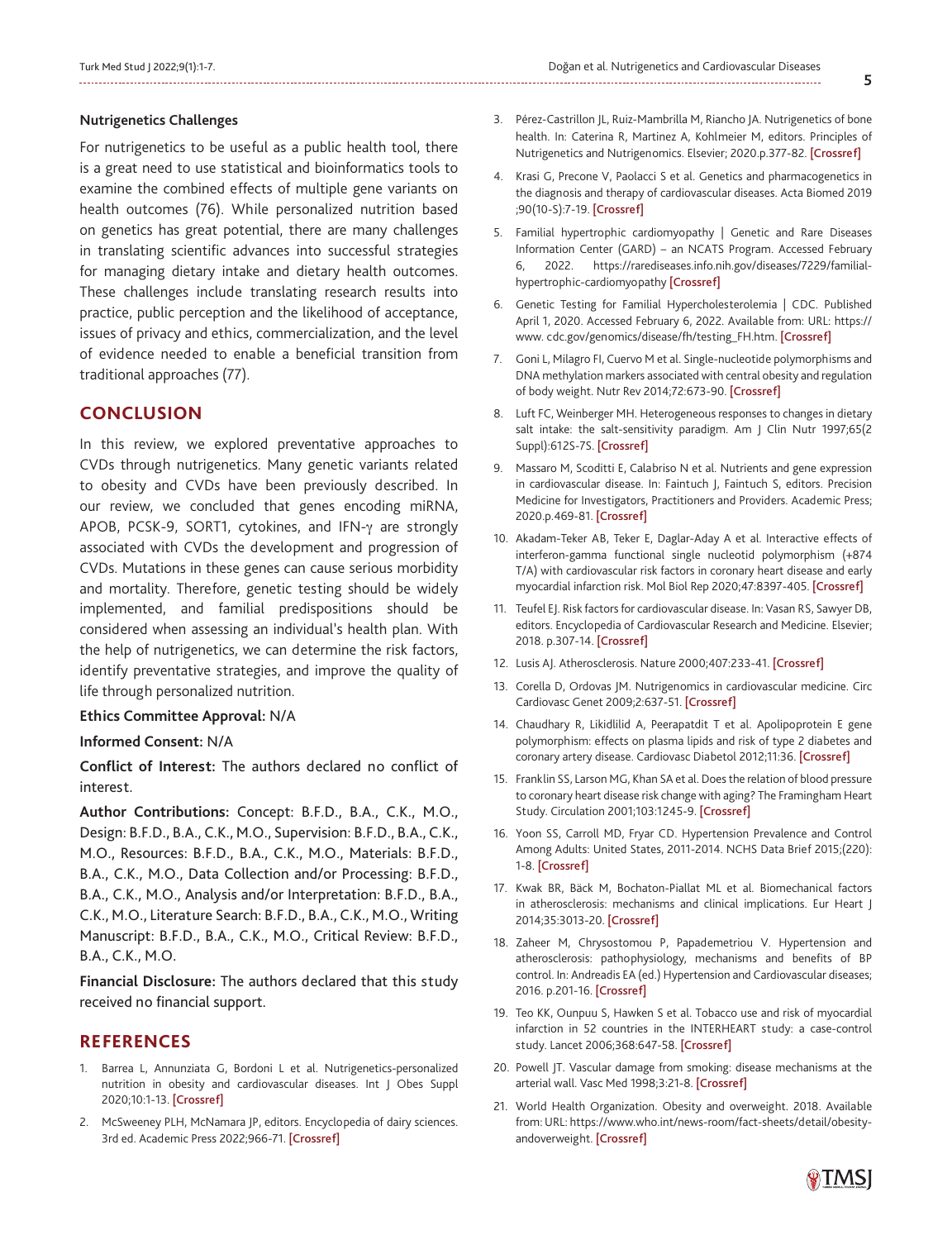- 22. Mandviwala T, Khalid U, Deswal A. Obesity and Cardiovascular Disease: a Risk Factor or a Risk Marker? Curr Atheroscler Rep 2016;18:21. [\[Crossref\]](https://doi.org/10.1007/s11883-016-0575-4)
- 23. Zderic TW, Hamilton MT. Physical inactivity amplifies the sensitivity of skeletal muscle to the lipid-induced downregulation of lipoprotein lipase activity. | Appl Physiol (1985) 2006;100:249-57. [[Crossref](https://doi.org/10.1152/japplphysiol.00925.2005)]
- 24. Stamatakis E, Hamer M, Dunstan DW. Screen-based entertainment time, all-cause mortality, and cardiovascular events: population-based study with ongoing mortality and hospital events follow-up. J Am Coll Cardiol 2011;57:292-9. [\[Crossref](https://doi.org/10.1016/j.jacc.2010.05.065)]
- 25. [Wojciechowska A, Braniewska A, Kozar-Kamińska K. MicroRNA in](https://doi.org/10.17219/acem/62915)  cardiovascular biology and disease. Adv Clin Exp Med 2017;26:865-74.
- 26. Hata A. Functions of microRNAs in cardiovascular biology and disease. Annu Rev Physiol 2013;75:69-93. [\[Crossref\]](https://doi.org/10.1146/annurev-physiol-030212-183737)
- 27. Bartel DP. Metazoan MicroRNAs. Cell 2018;173:20-51. [\[Crossref](https://doi.org/10.1016/j.cell.2018.03.006)]
- 28. Bartel DP. MicroRNAs: target recognition and regulatory functions. Cell 2009;136:215-33. [\[Crossref\]](https://doi.org/10.1016/j.cell.2009.01.002)
- 29. Ambros V. The functions of animal microRNAs. Nature 2004;431:350-5. [\[Crossref](https://doi.org/10.1038/nature02871)]
- 30. Wang L, Liu J, Xu B et al. Reduced exosome miR-425 and miR-744 in the plasma represents the progression of fibrosis and heart failure. Kaohsiung J Med Sci 2018;34:626-33. [[Crossref\]](https://doi.org/10.1016/j.kjms.2018.05.008)
- 31. Kalayinia S, Arjmand F, Maleki M et al. MicroRNAs: roles in cardiovascular development and disease. Cardiovasc Pathol 2021;50:107296. [[Crossref](https://doi.org/10.1016/j.carpath.2020.107296)]
- 32. Vrablik M, Dlouha D, Todorovova V et al. Genetics of Cardiovascular Disease: How Far Are We from Personalized CVD Risk Prediction and Management? Int J Mol Sci 2021;22:4182. [[Crossref](https://doi.org/10.3390/ijms22084182)]
- 33. Gersh BJ, Maron BJ, Bonow RO et al. 2011 ACCF/AHA guideline for the diagnosis and treatment of hypertrophic cardiomyopathy: executive summary: a report of the American College of Cardiology Foundation/ American Heart Association Task Force on Practice Guidelines. J Am Coll Cardiol 2011;58:2703-38. [[Crossref\]](https://doi.org/10.1161/CIR.0b013e318223e230)
- 34. [Palomaki GE, Melillo S, Bradley LA. Association between 9p21 genomic](https://doi.org/10.1001/jama.2010.118) markers and heart disease: a meta-analysis. JAMA 2010;303:648-56.
- 35. Musunuru K, Strong A, Frank-Kamenetsky M et al. From noncoding variant to phenotype via SORT1 at the 1p13 cholesterol locus. Nature 2010;466:714-9. [\[Crossref\]](https://doi.org/10.1038/nature09266)
- 36. Holmes MV, Newcombe P, Hubacek JA et al. Effect modification by population dietary folate on the association between MTHFR genotype, homocysteine, and stroke risk: a meta-analysis of genetic studies and randomised trials. Lancet 2011;378:584-94. [[Crossref\]](https://doi.org/10.1016/S0140-6736(11)60872-6)
- 37. Femminò S, Penna C, Margarita S et al. Extracellular vesicles and cardiovascular system: Biomarkers and Cardioprotective Effectors. Vascul Pharmacol 2020;135:106790. [[Crossref\]](https://doi.org/10.1016/j.vph.2020.106790)
- 38. Giricz Z, Varga ZV, Baranyai T et al. Cardioprotection by remote ischemic preconditioning of the rat heart is mediated by extracellular vesicles. J Mol Cell Cardiol 2014;68:75-8. [\[Crossref\]](https://doi.org/10.1016/j.yjmcc.2014.01.004)
- 39. Matteucci M, Papini G, Ciofini E et al. Epigenetic Regulation of Myocardial Homeostasis, Self-Regeneration and Senescence. Curr Drug Targets 2015;16:827-42. [\[Crossref\]](https://doi.org/10.5167/uzh-119899)
- 40. Bang C, Batkai S, Dangwal S et al. Cardiac fibroblast-derived microRNA passenger strand-enriched exosomes mediate cardiomyocyte hypertrophy. J Clin Invest 2014;124:2136-46. [[Crossref\]](https://doi.org/10.1172/JCI70577)
- 41. Dignat-George F, Boulanger CM. The many faces of endothelial microparticles. Arterioscler Thromb Vasc Biol 2011;31:27-33. [\[Crossref\]](https://doi.org/10.1161/ATVBAHA.110.218123)
- 42. Tucher C, Bode K, Schiller P et al. Extracellular Vesicle Subtypes Released From Activated or Apoptotic T-Lymphocytes Carry a

Specific and Stimulus-Dependent Protein Cargo. Front Immunol 2018;9:534. [[Crossref\]](https://doi.org/10.3389/fimmu.2018.00534)

- 43. Wang GK, Zhu JQ, Zhang JT et al. Circulating microRNA: a novel potential biomarker for early diagnosis of acute myocardial infarction in humans. Eur Heart J 2010;31:659-66. [\[Crossref\]](https://doi.org/10.1093/eurheartj/ehq013)
- 44. Beghi S, Cavaliere F, Buschini A. Gene polymorphisms in calciumcalmodulin pathway: Focus on cardiovascular disease. Mutat Res Rev Mutat Res 2020;786:108325. [\[Crossref\]](https://doi.org/10.1016/j.mrrev.2020.108325)
- 45. Gambardella J, Trimarco B, Iaccarino G et al. New Insights in Cardiac Calcium Handling and Excitation-Contraction Coupling. Adv Exp Med Biol 2018;1067:373-85. [[Crossref](https://doi.org/10.1007/5584_2017_106)]
- 46. Halling DB, Liebeskind BJ, Hall AW et al. Conserved properties of individual Ca2+-binding sites in calmodulin. Proc Natl Acad Sci U S A 2016;113:E1216-25. [[Crossref](https://doi.org/10.1073/pnas.1600385113)]
- 47. Nyegaard M, Overgaard MT, Søndergaard MT et al. Mutations in calmodulin cause ventricular tachycardia and sudden cardiac death. Am J Hum Genet 2012;91:703-12. [[Crossref](https://doi.org/10.1016/j.ajhg.2012.08.015)]
- 48. Makita N, Yagihara N, Crotti L et al. Novel calmodulin mutations associated with congenital arrhythmia susceptibility. Circ Cardiovasc Genet 2014;7:466-74. [\[Crossref\]](https://doi.org/10.1161/CIRCGENETICS.113.000459)
- 49. Zhao D, Qiu GX, Wang YP et al. Association of calmodulin1 gene polymorphisms with susceptibility to adolescent idiopathic scoliosis. Orthop Surg 2009;1:58-65. [[Crossref\]](https://doi.org/10.1111/j.1757-7861.2008.00011.x)
- 50. Friedrich FW, Bausero P, Sun Y et al. A new polymorphism in human calmodulin III gene promoter is a potential modifier gene for familial hypertrophic cardiomyopathy. Eur Heart J 2009;30:1648-55. [\[Crossref\]](https://doi.org/10.1093/eurheartj/ehp153)
- 51. Roy H, Bhardwaj S, Yla-Herttuala S. Molecular genetics of atherosclerosis. Hum Genet 2009;125:467-91. [[Crossref\]](https://doi.org/10.1007/s00439-009-0654-5)
- 52. García-Bermúdez M, López-Mejías R, González-Juanatey C et al. Analysis of the interferon gamma (rs2430561, +874T/A) functional gene variant in relation to the presence of cardiovascular events in rheumatoid arthritis. PLoS One 2012;7:e47166. [\[Crossref\]](https://doi.org/10.1371/journal.pone.0047166)
- 53. Heiskanen M, Kähönen M, Hurme M et al. Polymorphism in the IL10 promoter region and early markers of atherosclerosis: the Cardiovascular Risk in Young Finns Study. Atherosclerosis 2010;208:190-6. [[Crossref\]](https://doi.org/10.1016/j.atherosclerosis.2009.06.032)
- 54. De Gennaro L, Brunetti ND, Montrone D et al. Subacute inflammatory activation in subjects with acute coronary syndrome and left ventricular dysfunction. Inflammation 2012;35:363-70. [\[Crossref](https://doi.org/10.1007/s10753-011-9326-4)]
- 55. Pasqui AL, Di Renzo M, Bova G et al. Pro-inflammatory/antiinflammatory cytokine imbalance in acute coronary syndromes. Clin Exp Med 2006;6:38-44. [\[Crossref\]](https://doi.org/10.1007/s10238-006-0092-9)
- 56. Hansson GK. Immune mechanisms in atherosclerosis. Arterioscler Thromb Vasc Biol 2001;21:1876-90. [[Crossref\]](https://doi.org/10.1161/hq1201.100220)
- 57. Caradonna F, Consiglio O, Luparello C et al. Science and Healthy Meals in the World: Nutritional Epigenomics and Nutrigenetics of the Mediterranean Diet. Nutrients 2020 ;12:1748. [\[Crossref\]](https://doi.org/10.3390/nu12061748)
- 58. Paladuz S. Preventive medicine and genetics. BAYT Scientific Researches. Proceedings of the 8th National Internal Diseases Congress; Sep 2006 13-17; Antalya, Turkey. Ankara; 2006.p.113-4. [Crossref]
- 59. Ordovas JM. The quest for cardiovascular health in the genomic era: [nutrigenetics and plasma lipoproteins. Proc Nutr Soc 2004;63:145-52.](https://doi.org/10.1079/PNS2003313)
- 60. Frankwich KA, Egnatios J, Kenyon ML et al. Differences in Weight Loss Between Persons on Standard Balanced vs Nutrigenetic Diets in a Randomized Controlled Trial. Clin Gastroenterol Hepatol 2015;13:1625- 32.e1. [[Crossref\]](https://doi.org/10.1016/j.cgh.2015.02.044)